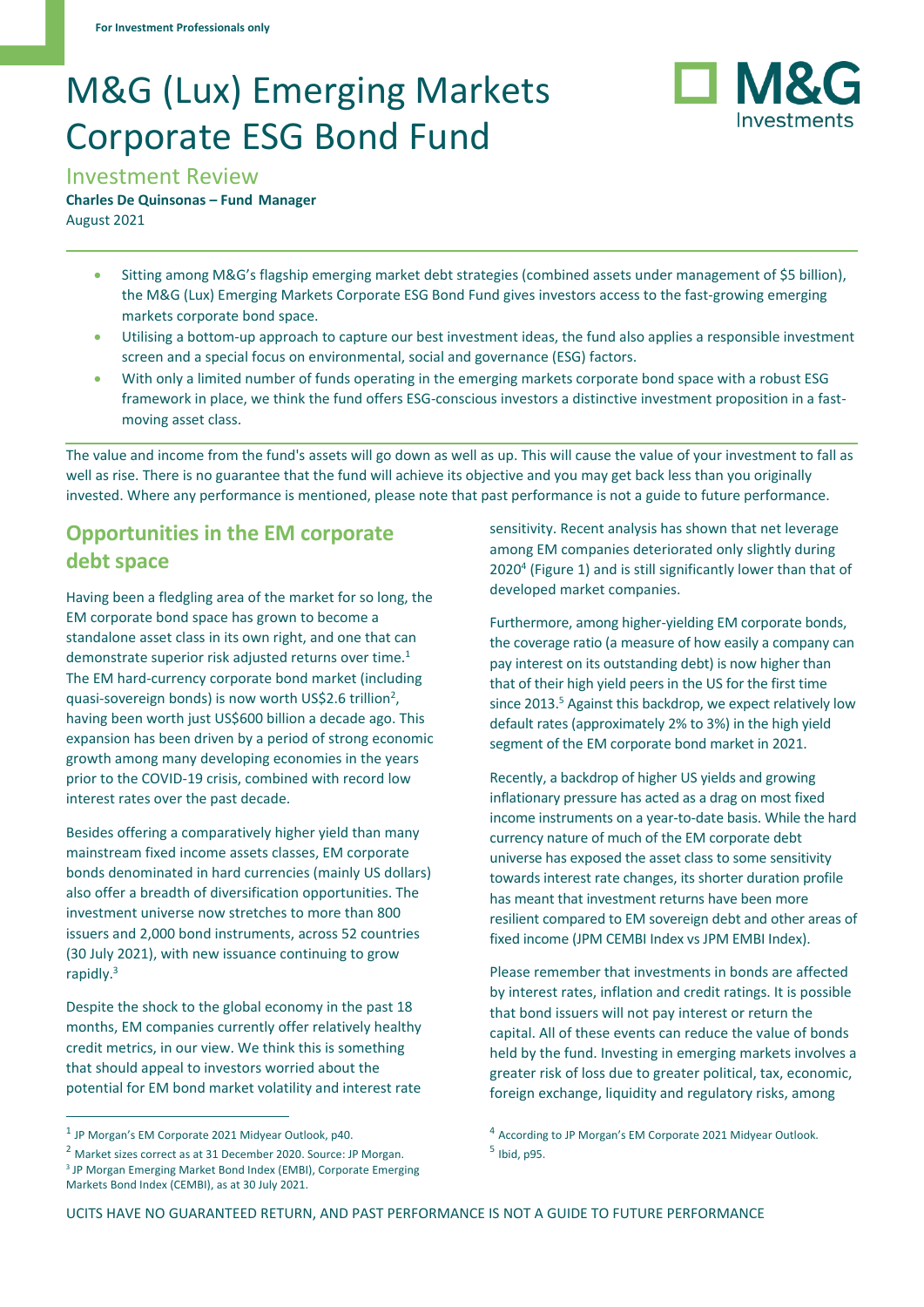Figure 1. EM indebtedness still lower than DM





Source: JP Morgan, Bloomberg, Capital IQ

other factors. There may be difficulties in buying, selling, safekeeping or valuing investments in such countries.

### **Why M&G's approach now?**

As credit spreads have tightened globally, we think the need for an actively managed approach towards the asset class is more important than ever. Investing in EM corporate debt, in our view, can offer investors attractive yields, a further layer of portfolio diversity and the opportunity to receive returns (yield and capital gain) potentially less correlated to the drivers of performance for sovereign bonds. These, we believe, are increasingly attractive features in a world with stubbornly low yields, provided default risk and credit risk are managed correctly.

The fund currently favours exposure to higher-yielding issuers, as we believe credit spreads in that segment of the market should continue to be supported by the global economic recovery and compensate well for the relatively benign default risk environment (see Figure 2). The high yield segment also offers lower US dollar interest rate sensitivity than the investment grade cohort where credit spreads look fairly priced.

The fund can be exposed to different currencies. Movements in currency exchange rates may adversely affect the value of your investment.

The fund takes an active, high-conviction approach that combines our long-running experience of investing in emerging market bonds with sufficient levels of portfolio diversification and thorough risk management:

1. **Active Management**: The team uses a combination of bottom-up issuer selection based on company fundamentals combined with topdown analysis of macroeconomic factors. This investment approach leads to a portfolio of 'best ideas' that we believe should help the fund to navigate different market conditions.

- 2. **Diversification**: The team takes a flexible approach to the asset class, meaning we are not constrained by our benchmark and can invest anywhere in emerging market corporate debt, provided issuers meet our ESG investment criteria. We aim to build diversified portfolios.
- 3. **Risk Management**: the Emerging Markets Debt (EMD) team together with the risk team perform continuous risk management throughout the investment process, using quantitative modelling and analysis to identify and monitor key risk factor



#### Figure 2. More room to tighten in high yield

Source: JP Morgan, Bloomberg, Capital IQ

Past performance is not a guide to future performance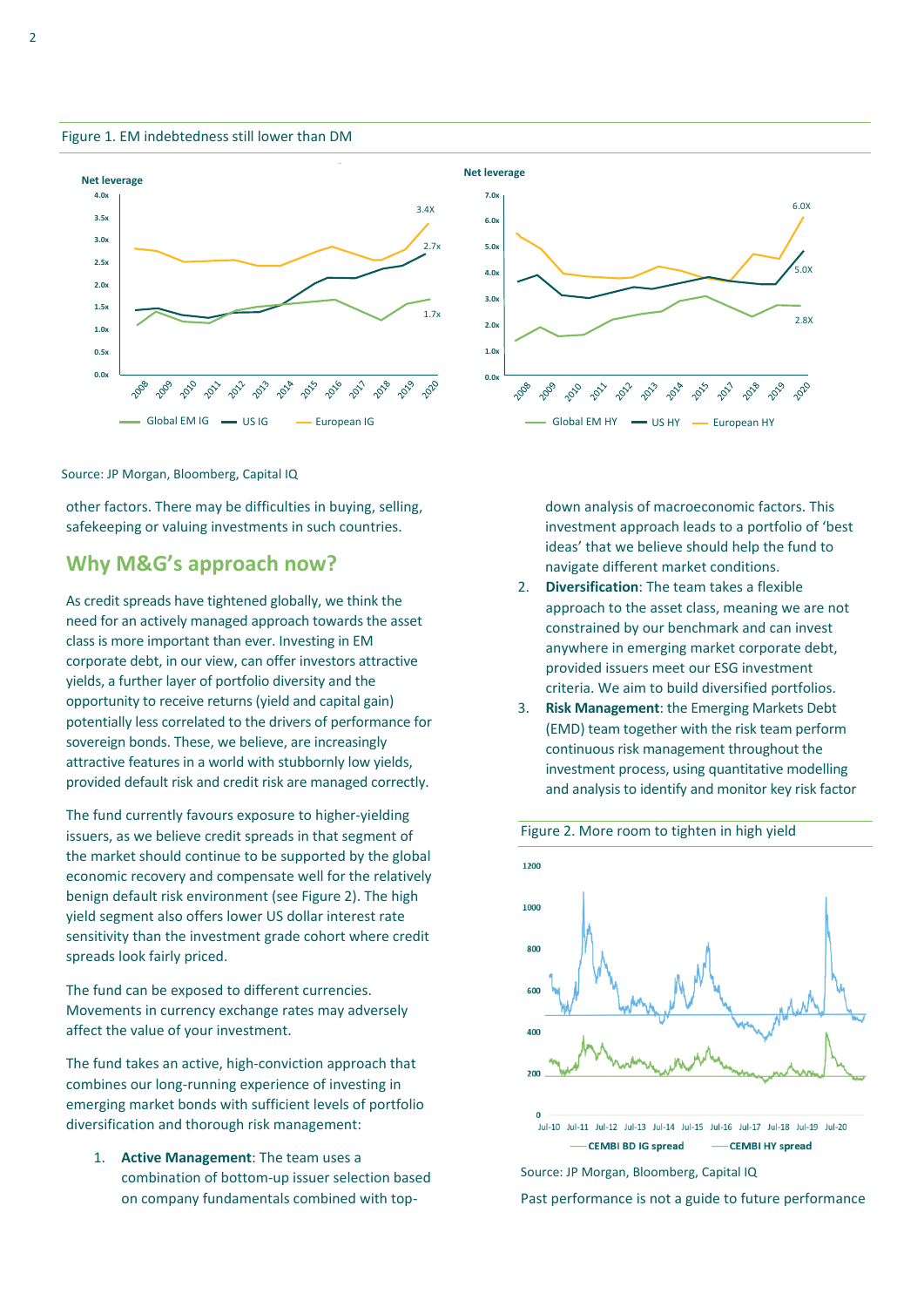positioning and risk sensitivities including value at risk (VaR), stress tests and scenario analysis.

## **ESG integration in emerging market credit**

Opaque ownership structures, poor governance standards and a lack of environmental consideration can make emerging markets uneasy hunting grounds for many investors. Furthermore, levels of transparency can vary significantly, making accurate and reliable information harder to source. However, these obstacles throw up opportunities for ESG-orientated active managers, making the work of credit research analysts and dedicated ESG teams much more valuable.

Our ESG philosophy is three-fold:

**ESG matters for returns**: We believe ESG integration supports both better risk management and alpha generation. We regard ESG-related factors as a critical consideration when assessing the creditworthiness of a corporate issuer in emerging markets. A thorough ESG analysis can help flag companies whose ESG shortcomings may ultimately lead to a deterioration in their credit profile. Conversely, ESG analysis can help us to identify potential outperformers in a way that traditional credit analysis may fail to capture. We assess corporate issuers using traditional credit analysis and according to their ESG merits, drawing on both internal and external ESG research. We are aided in this process by several ESG tools, including M&G's proprietary 'ESG Scorecard' – a

system that quantifies a variety of ESG factors and indicates whether they are materially contributing or detracting from an analyst's credit rating. As opposed to many third-party ESG data providers who base their methodology on data processing and algorithms, we choose a more nuanced approach because we think that ESG is a largely qualitative domain. Hence, the M&G ESG Scorecard emphasises the qualitative aspects of ESG risks while producing a forward-looking and timely output.

**Responsible investment**: We are Responsible Investors and we care about both returns and outcomes of our investments. We use norms-based screening (UNGC)<sup>6</sup> as well as sector screening to ensure investment holdings are aligned with our philosophy of the fund at all times. In order to identify securities that meet the fund's ESG criteria, potential investments undergo a three-stage screening process (see Figure 3) to exclude certain types of organisations.

**Participate in change:** We aim to be market leaders in EMD corporate ESG investments through active ESG engagement and innovation. The fund was one of the first EM corporate ESG bond funds to be launched in the European market and we are continuously looking to improve our ESG credentials, improving our sustainable investment process and engaging with EM corporate bond issuers. Engagement is at the heart of the process, from credit research to investment decisions. We do not limit engagement to issuers with good ESG credentials, and have a strong and demonstrable track record in



Source: M&G \* JPM CEMBI Broad Diversified Index \*\* On a best-efforts basis subject to our data providers

<sup>6</sup> UNGC - United Nations Global Compact principles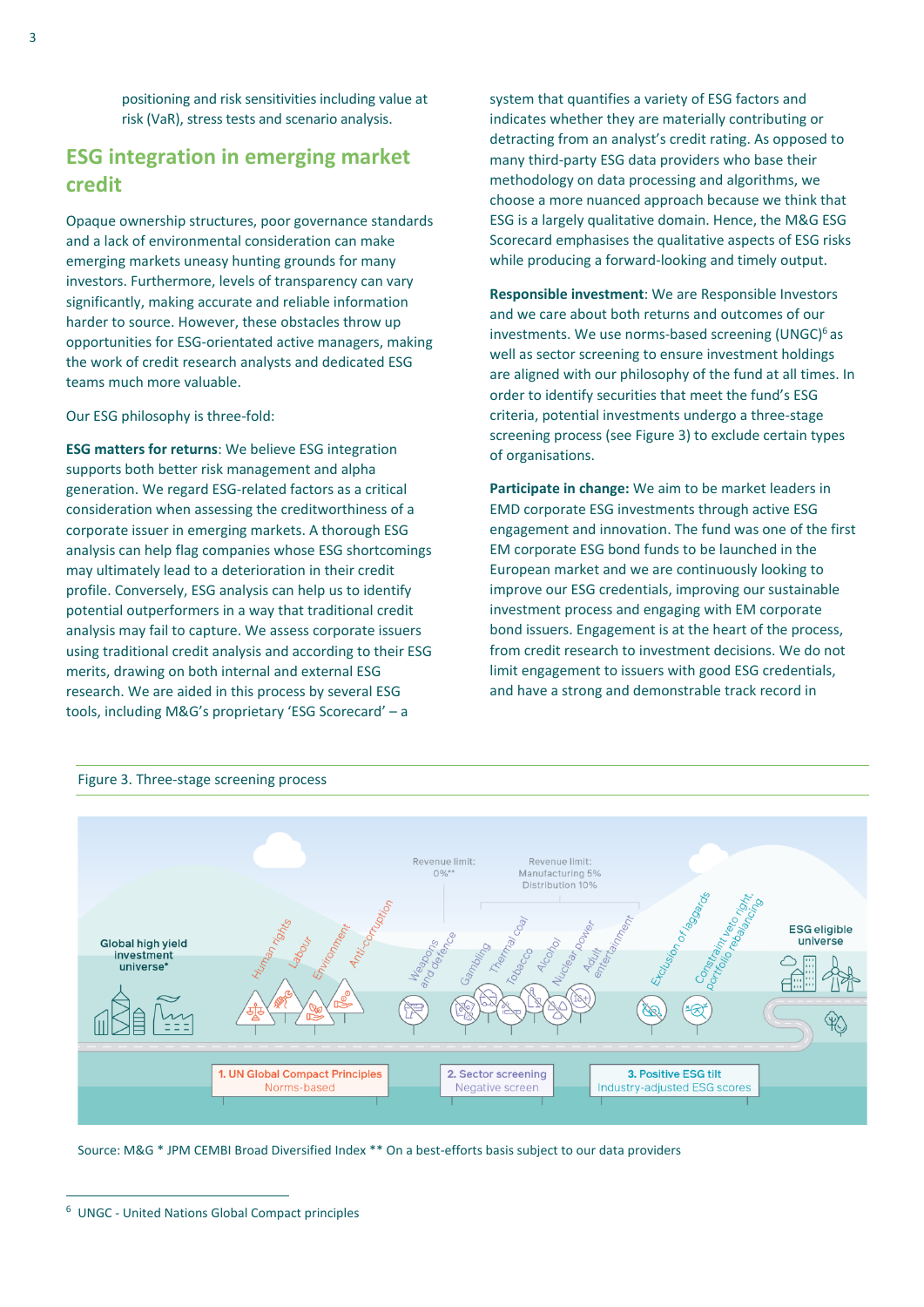



Figure 4. Universe after screening

Source: M&G, Bloomberg, JP Morgan indices. 30 June 2021

engaging with EM bond issuers in various sectors and across the credit quality spectrum.

Applying our process does not mean portfolio attributes are significantly impacted. EM corporates are one of the highest yielding asset classes and applying an ESG lens does not mean greatly sacrificing yield or universe size (see Figure 4).

## **Investment outlook**

Overall, we believe the outlook for EM corporate debt remains positive against a backdrop of global economic recovery, strong and resilient corporate fundamentals and a diverse opportunity set offered by the asset class. We believe the risks of a potential 'taper tantrum' are lower than in 2013, which was when emerging market debt and currencies sold off sharply in response to US monetary policy tightening. This is because, in our view, many EM countries have fewer external vulnerabilities than eight years ago, particularly with regards to current account deficits. Should US rates rise faster than expected, we believe the shorter duration profile of corporate EM bonds is likely to make this one of the most resilient asset classes within emerging markets.

Furthermore, we think the health of many emerging market countries and companies should receive a

significant boost in the second half of the year and into 2022 as COVID-19 vaccines become more readily available and demand for international tourism and commodities continues to rebound. Of course, investors should bear in mind the risk of further mutations of the coronavirus, more infections but also potentially able to evade existing vaccines, about which some scientists have warned. Uncertainty is still very high.

While we expect a modest amount of spread tightening from here, we must acknowledge that as the recovery has taken hold, EM corporate credit valuations have risen significantly from their lows of last year. For this reason we have been selectively de-risking parts of the fund, favouring BB rated high yield issuers and taking profits from positions in lower-rated single B issuers.

From a broader perspective, we believe EMs will continue to play a crucial role in driving the global economic recovery, which should enable corporate fundamentals to continue to improve. By carefully assessing the macro environment in combination with a detailed bottom-up approach to credit analysis, we believe we will be wellplaced to navigate the potential opportunities and risks for EM debt issuers in the period ahead.

The fund allows for the extensive use of derivatives